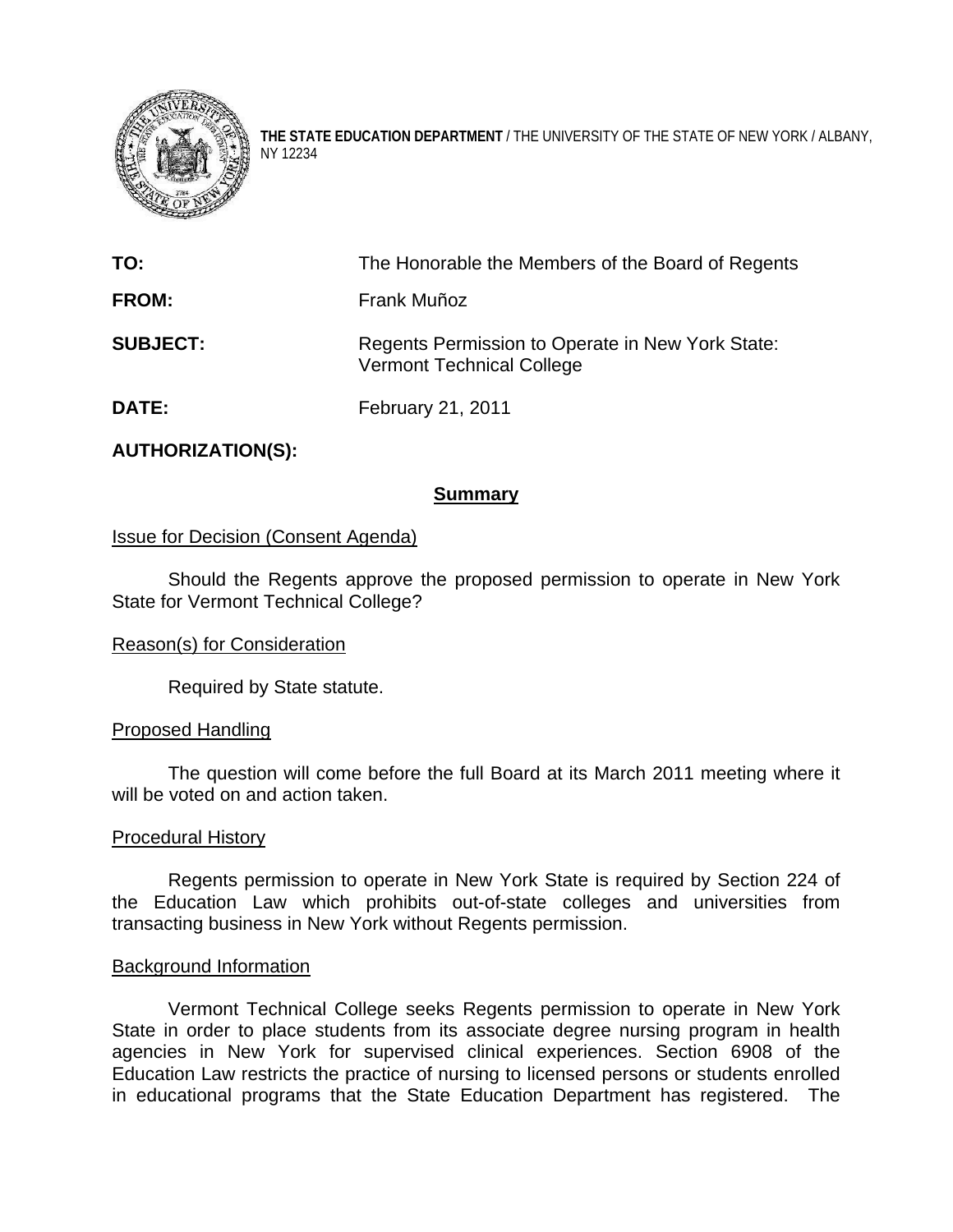program meets the standards for registration as set forth in the Regulations of the Commissioner of Education.

## **Recommendation**

It is recommended that the Regents approve the proposed permission to operate, effective March 8, 2011, which authorizes Vermont Technical College to use two clinical agencies in New York for clinical education of students enrolled in its Nursing program leading to the Associate in Science degree.

### Timetable for Implementation

This approval will be effective until March 31, 2016.